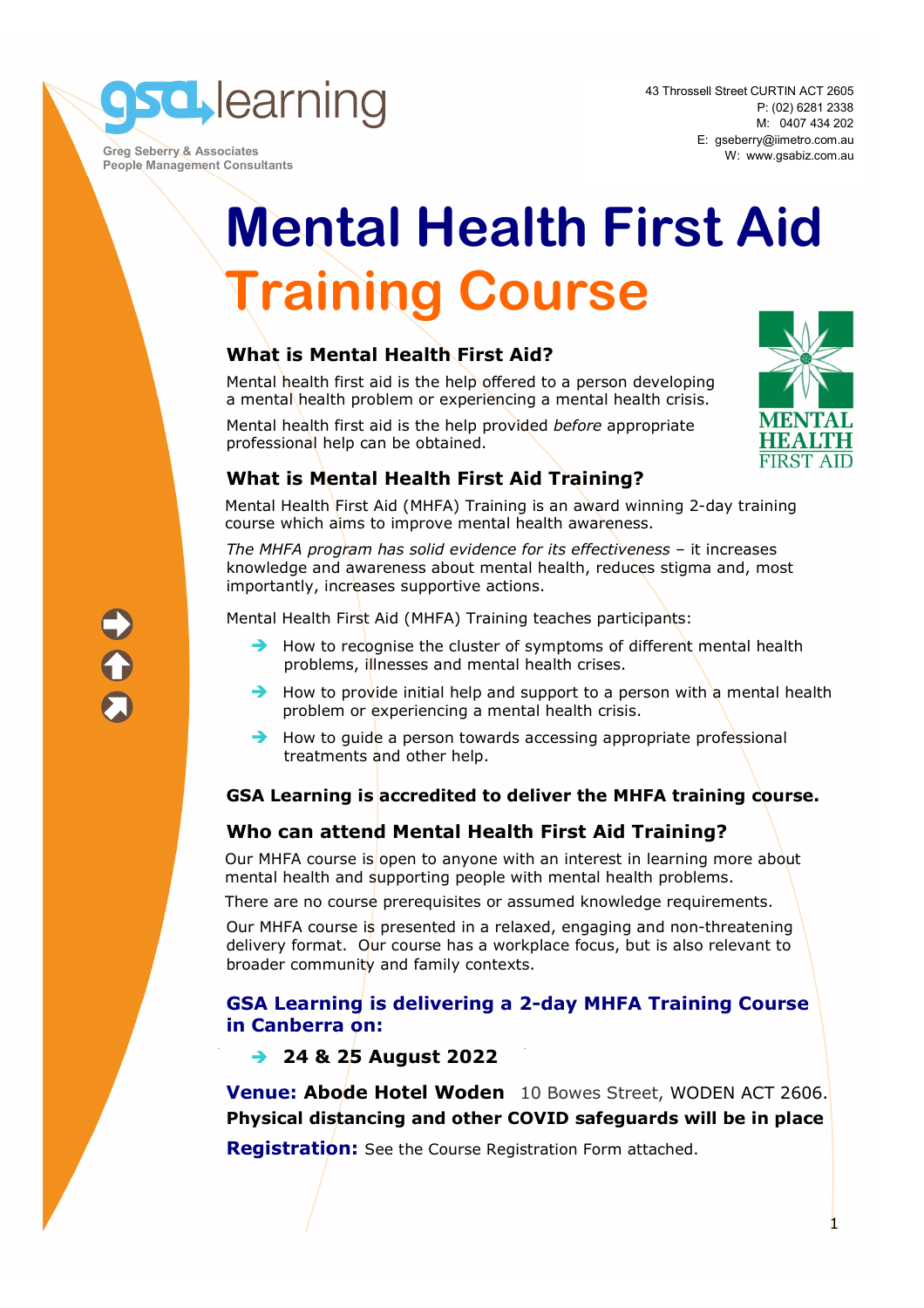# **sd** learning



### **MENTAL HEALTH FIRST AID**

# **Course Content**

The course covers a range of mental health disorders, including:

- $\rightarrow$  Depression
- $\rightarrow$  Anxiety
- $\rightarrow$  Bipolar disorder
- $\rightarrow$  Schizophrenia
- $\rightarrow$  Substance use disorder.

The course also covers mental health crisis situations, including:

- $\rightarrow$  Suicidal thoughts and behaviours
- $\rightarrow$  Non-suicidal self-injury
- $\rightarrow$  Panic attacks
- $\rightarrow$  Distress after a traumatic event
- $\rightarrow$  Acute psychotic behaviours.

# **MHFA Training Instructor: Greg Seberry**

Greg Seberry is a very experienced facilitator, and is accredited to deliver the MHFA training course. Greg's qualifications include:

Master of Business Administration (MBA) Graduate Diploma of Education (Adult Learning) Bachelor of Science (Biochemistry and Physiology) Certificate IV in Training and Assessment Mental Health First Aid (MHFA) Instructor Accreditation Team Management Systems (TMS) Accreditation

### **Course Fee**

The course fee for the 2-day MHFA Course in Canberra on 24 & 25 August 2022 is \$500 +GST per participant. **There is a 10% discount where 3 or more participants from the same organisation attend the course**.

**The course fee includes detailed learning materials and full catering.**  Participants receive a copy of the latest MHFA Manual & other printed materials. Lunch, morning and afternoon tea, and other refreshments are included.

### **Course Registration**

Please complete the attached Course Registration Form and e-mail to: **gseberry@iimetro.com.au**.

We can also deliver the MHFA training course in-house and in all States and Territories, including regional locations.

### **More Information**

For more information about Mental Health First Aid (MHFA) training, please call Greg Seberry on **0407 434 202** or e-mail **gseberry@iimetro.com.au**.